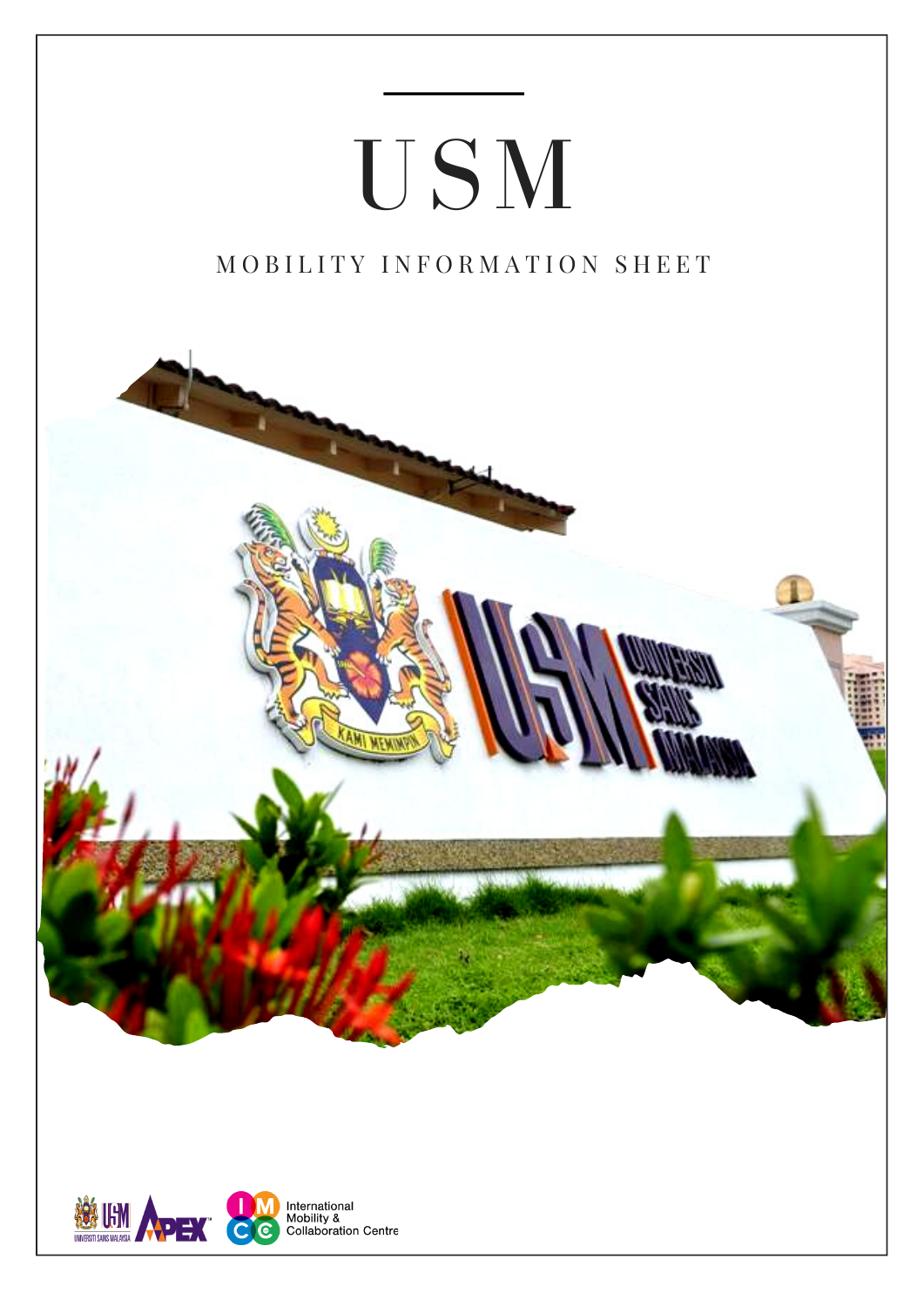# **CONTACT P E R S O N**



### **I M C C**

# **INFORMATION** G E N E R A L

### **NAME OF INSTITUTION**

**MAILING ADDRESS** 

### **CONTACT**

Universiti Sains Malaysia (USM)

EXCHANGE OFFICE

International Mobility & Collaboration Centre (IMCC)



Building C09 International Mobility & Collaboration Centre (IMCC), Universiti Sains Malaysia 11800 USM, Penang Malaysia

**MR. AIZAT HISHAM AHMAD** Director of IMCC



**MS. NIK NUR IZZATI BINTI MUHAMAD** Mobility Officer



**+604‐653‐3848**

**+604‐653‐2710**  $\blacktriangledown$ aizat.hisham@usm.my

> **+604‐653‐2777** fadzilla@usm.my







 $\boldsymbol{\vee}$ 

Outbound Mobility (Short Programme)

**+604‐653‐2774** zulkifli\_saad@usm.my







**+609-767-2002** norashiken@usm.my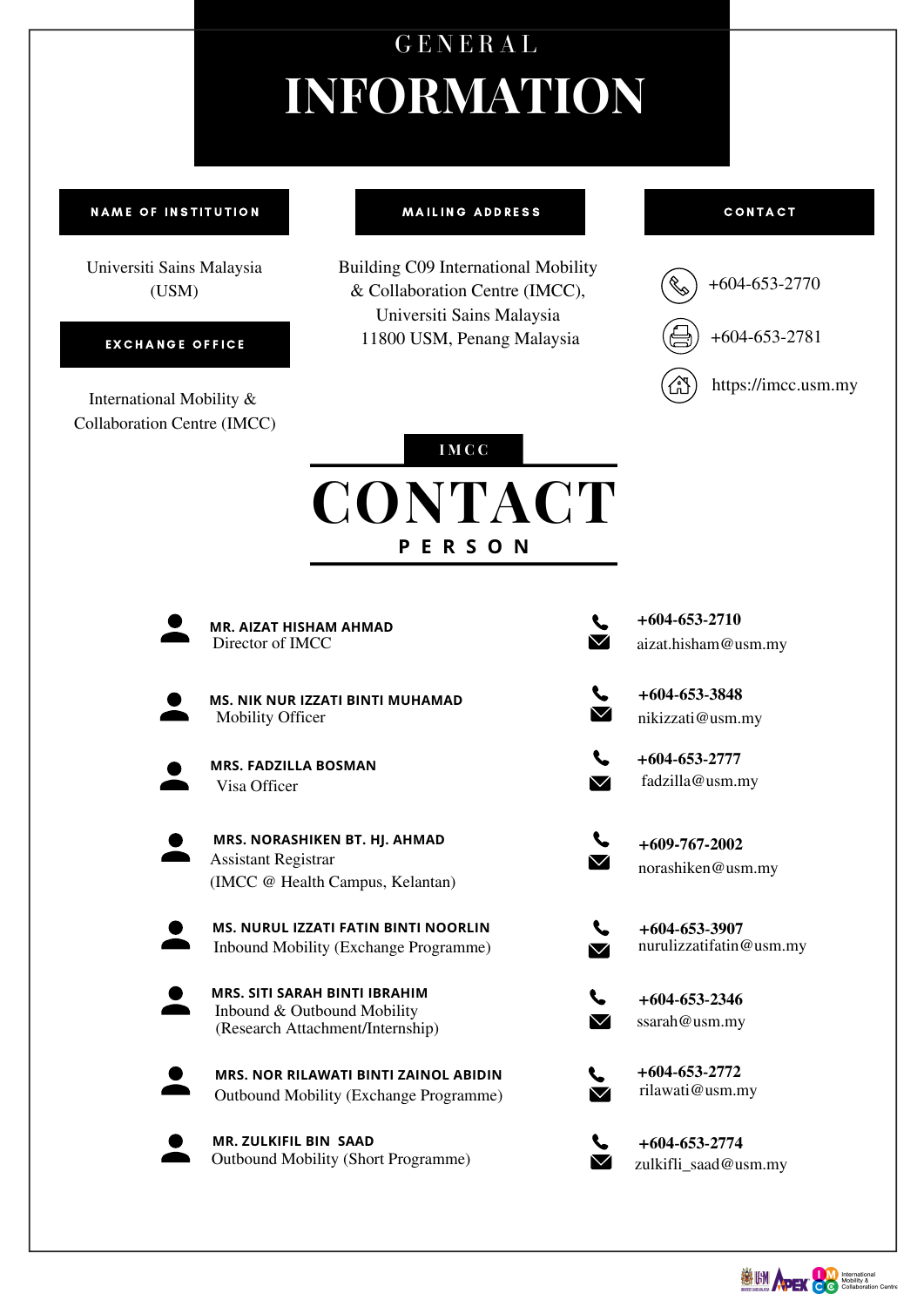- An Up‐to‐date Certified Academic Transcript (with translation if necessary)
- A Copy of The Student's Matriculation Card
- A Curriculum Vitae
- A Confirmation Letter
- **Disability Support Details**
- A fully Completed Course Registration / Learning Agreement Signed

### by Home Institution Coordinator

## **A C A D E M I C**Re**&**lated**E X C H A N G E**

## **R E L A T E D I N F O R M A T I O N**

- A Recommendation Letter from Your Academic  $\blacktriangledown$ Advisor (to support your application)
- A Certified Copy of IELTS / TOEFL / other English Proficiency Test Result (if English is not first language)
- **Portfolio** (for creative design based courses) Include slides and an academic reference authenticating work
- A Clear Copy of The Details Page of Your Passport
- 

A copy of your photo (White background and 4.5 cm high x 3.5 cm wide)

|                             | <b>SEMESTER I</b>                                             | <b>SEMESTER II</b>                                      |
|-----------------------------|---------------------------------------------------------------|---------------------------------------------------------|
| ACADEMIC CALENDAR           | <b>October - February (Fall)</b><br>17 Oct 2022 - 26 Feb 2023 | <b>March - August (Spring)</b><br>27 March - 6 Aug 2023 |
| <b>NOMINATION DEADLINES</b> | 10 June                                                       | <b>10 Nov</b>                                           |
| APPLICATION DEADLINES       | 15 June                                                       | $15$ Nov                                                |

- **NOTE:** Fully completed application along with all required supporting documents **MUST** reach IMCC by e-mail before the application deadlines.
	-
	- All applicants are not required to send the hardcopy of the application form.
	- Please attach a clear .jpeg file passport photo with the e-mail.

## **SUPPORTING DOCUMENTS**



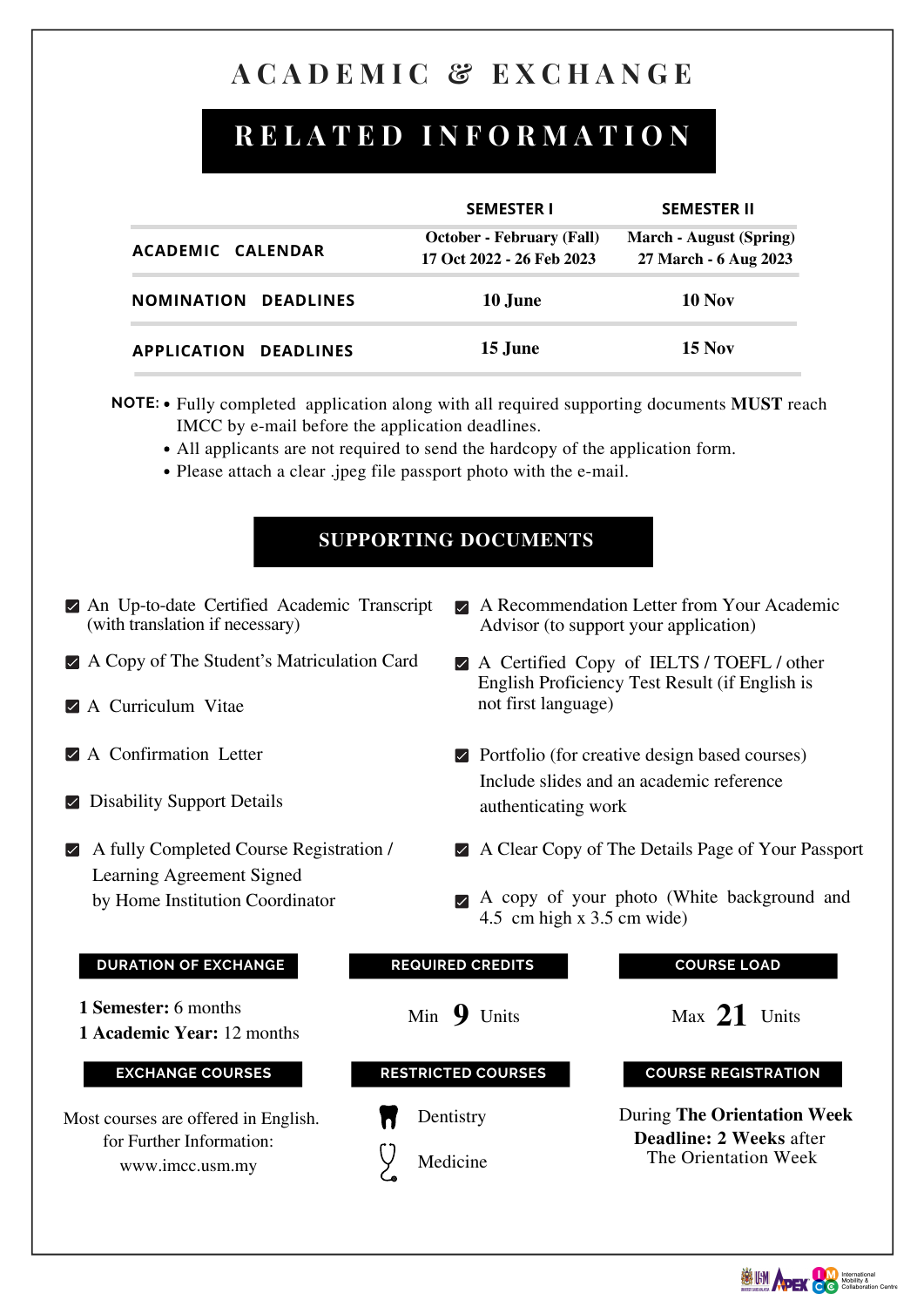- NOTES: There are no minimum requirements for GPA.
	- If **English is not the first language**, students are required to fulfill the **minimum language requiremen**t as above.
	- If students **do not have this qualification**, **supporting letter** from their

English teacher of the highest level at university is sufficient. (**MUST** state that the student is able to communicate and write in English well.)

## $\blacksquare$  **USM GRADING SYSTEM**  $\blacksquare$

| <b>USM GRADE</b> | POINT | MARKS     | REMARKS                                  |  |
|------------------|-------|-----------|------------------------------------------|--|
| $\bm{A}$         | 4.00  | 80-100    |                                          |  |
| $A-$             | 3.67  | 70-79     |                                          |  |
| $B+$             | 3.33  | 64-69     | <b>PASS</b>                              |  |
| B                | 3.00  | 58-63     |                                          |  |
| $B-$             | 2.67  | 52-57     |                                          |  |
| $C+$             | 2.33  | $46 - 51$ |                                          |  |
| $\mathsf{C}$     | 2.00  | 40-45     |                                          |  |
| $C-$             |       |           |                                          |  |
|                  | 1.67  | 36-39     |                                          |  |
| $D+$             | 1.33  | 32-35     | PASS WITH CONDITION                      |  |
|                  | 1.00  | 28-31     |                                          |  |
| $D-$             | 0.67  | $25 - 27$ |                                          |  |
| F                | 0.00  | $0-24$    | FAIL / ABSENT<br><b>FROM EXAMINATION</b> |  |



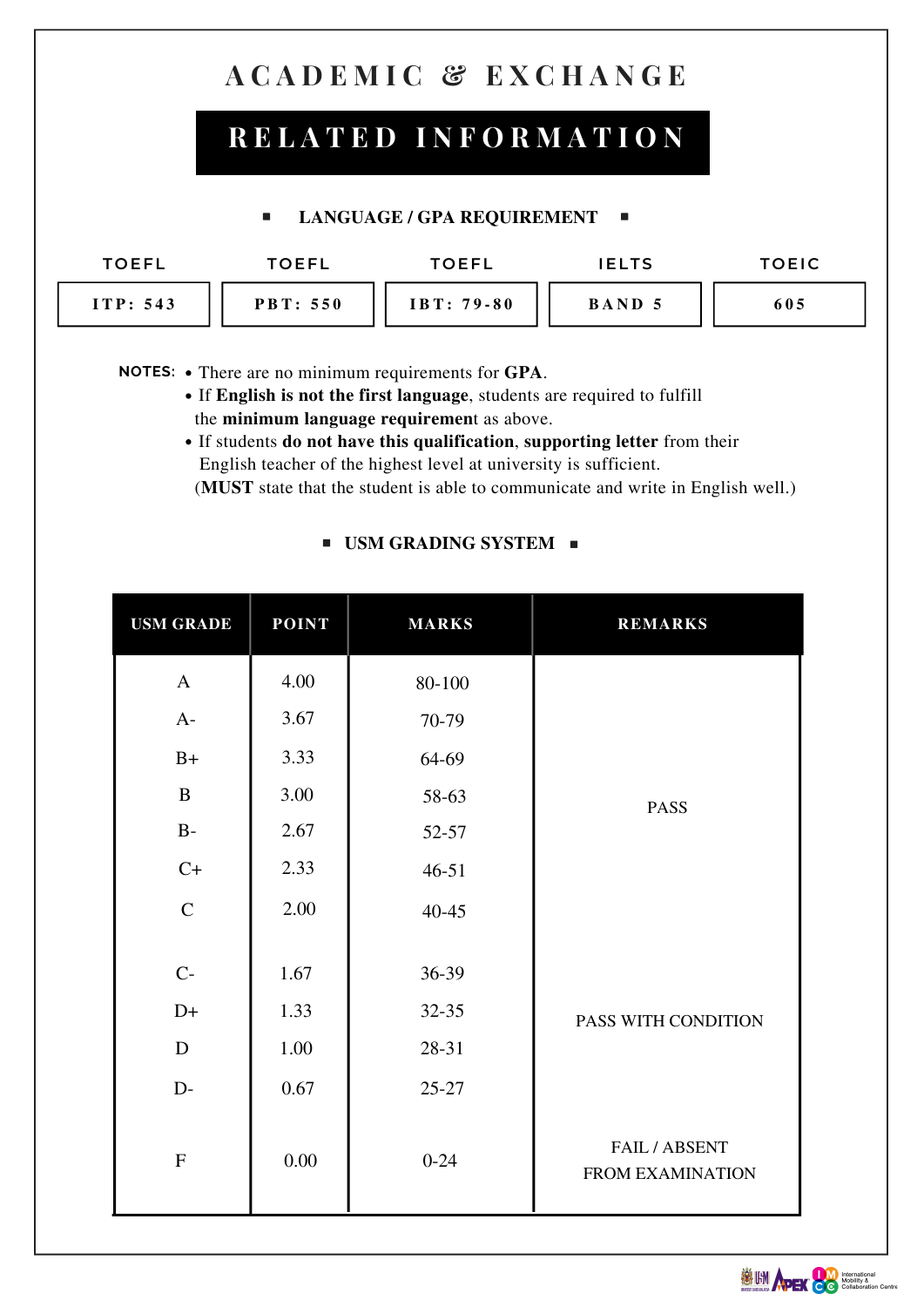- Airport Reception (semester basis students) M
- **Z** Student Buddies/Student Helpers
- Assistance on securing On‐Campus Accommodation
- Student Visa Application Process IJ
- Assistance on Course Registration  $\overline{\mathcal{U}}$
- Activities for Exchange Students throughout M

**outlets** are located in the vicinity.

- Approximately from **RM 1200 / month**
- Exchange students may opt to rent private apartments off-campus; located within **walking distance from USM**.
- Contacts of off-campus housing are available **upon request**.



International Student Support M

- **NOTE:** Exact dates will be notified later.
	- Suggested date of arrival is 2 days before the orientation.
	- Airport pick-up will only be offered 2 days before the orientation week. Airport pick‐up will not be provided during or after the orientation week.

- On‐campus Commuters اطرا
- Museum 倫
- Banks <u>last</u>
- Post Office  $\boxtimes$

### **Orientation**  $\overline{\mathcal{U}}$

The Semester (e.g. Counseling, etc.)

- Libraries
- Sport facilities



## **FACILITIES & SERVICES AVAILABLE**

## **ACCOMMODATION**



### **FACILITIES**

## **ON-CAMPUS HOSTELS**

- From RM5 / day (for Partner Universities in Main Campus only)
- Offered only **upon request**
- Subject to availability
- **No application fee** is required  $\bullet$
- **Twin‐sharing room** with a common sharing bathroom
- There is **no fixed meal plan** provided.  $\bullet$
- **Cafeterias** are available in each hostel and various **food**  $\bullet$

### **SERVICES**

## **OFF-CAMPUS HOUS ING**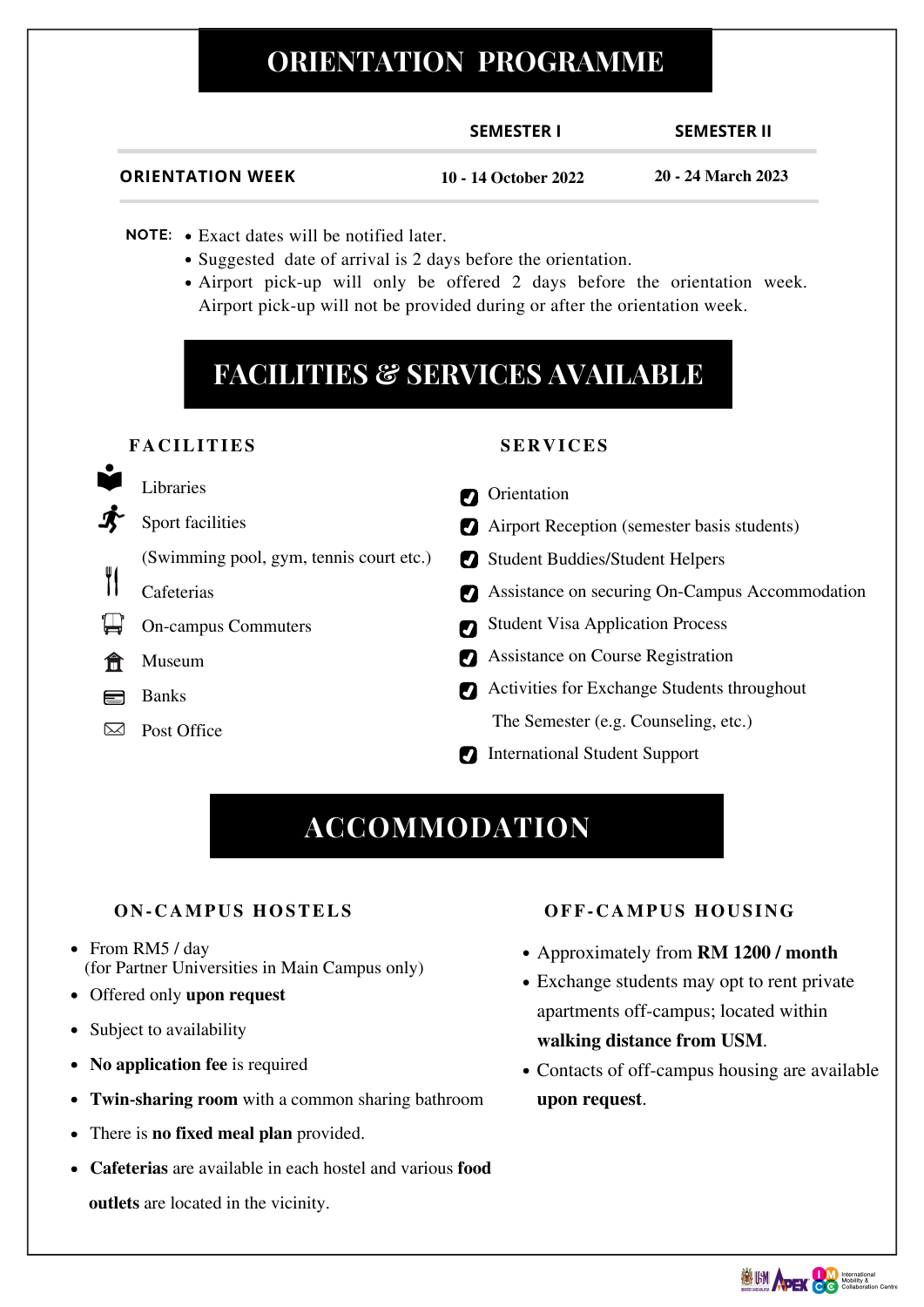- All international students are required to apply for **the Student Pass (Mobility)** for the purpose of their stay in Malaysia.
- USM will assist International students throughout the application process in obtaining the student pass (Mobility) through **Education Malaysia Global Services (EMGS)**

For Further Information, please visit our website: https://imcc.usm.my/v2/visa/



# **I N S U R A N C E & V I S A**

## **INSURANCE VISA**

## **MEDICAL**

Each Exchange Student **MUST** keep a valid insurance coverage throughout their stay in Malaysia.

**\*copy of insurance certificate (in English)** need to be submitted before arrival of student to Malaysia



- All students are compulsory to run the **medical check up** in **USM Health Centre** during the orientation week.
- Pre-medical test are not required but students must submit the **Health Declaration Form** provided together with the **application form**.

\*for applying Student visa: https://visa.educationmalaysia.gov. my/customer/account/login/